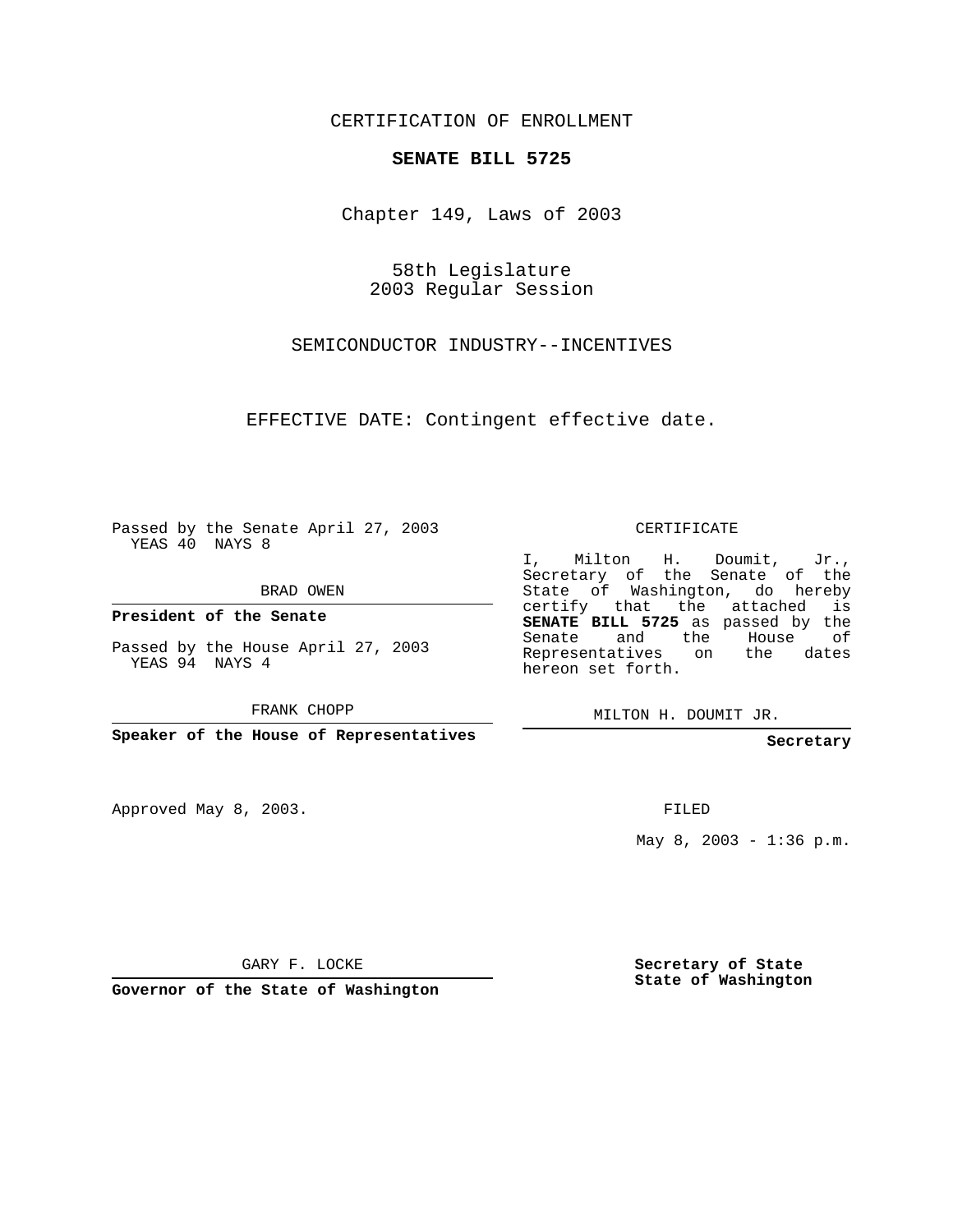## **SENATE BILL 5725** \_\_\_\_\_\_\_\_\_\_\_\_\_\_\_\_\_\_\_\_\_\_\_\_\_\_\_\_\_\_\_\_\_\_\_\_\_\_\_\_\_\_\_\_\_

\_\_\_\_\_\_\_\_\_\_\_\_\_\_\_\_\_\_\_\_\_\_\_\_\_\_\_\_\_\_\_\_\_\_\_\_\_\_\_\_\_\_\_\_\_

## AS AMENDED BY THE HOUSE

Passed Legislature - 2003 Regular Session

**State of Washington 58th Legislature 2003 Regular Session**

**By** Senators Zarelli, T. Sheldon, Carlson, Reardon, Benton, Hewitt, Winsley, Hale, Sheahan, Honeyford, Finkbeiner, Johnson and West

Read first time 02/07/2003. Referred to Committee on Economic Development.

 AN ACT Relating to providing tax incentives to support the semiconductor cluster in Washington state; amending RCW 82.04.240 and 82.04.280; adding new sections to chapter 82.04 RCW; adding new sections to chapter 82.08 RCW; adding new sections to chapter 82.12 RCW; adding a new section to chapter 84.36 RCW; adding a new section to chapter 82.32 RCW; creating new sections; providing a contingent effective date; and providing expiration dates.

BE IT ENACTED BY THE LEGISLATURE OF THE STATE OF WASHINGTON:

 NEW SECTION. **Sec. 1.** The legislature finds that the welfare of the people of the state of Washington is positively impacted through the encouragement and expansion of family wage employment in the state's manufacturing industries. The legislature further finds that targeting tax incentives to focus on key industry clusters is an important business climate strategy. The Washington competitiveness council has recognized the semiconductor industry, which includes the design and manufacture of semiconductor materials, as one of the state's existing key industry clusters. Businesses in this cluster in the state of Washington are facing increasing pressure to expand elsewhere. The sales and use tax exemptions for manufacturing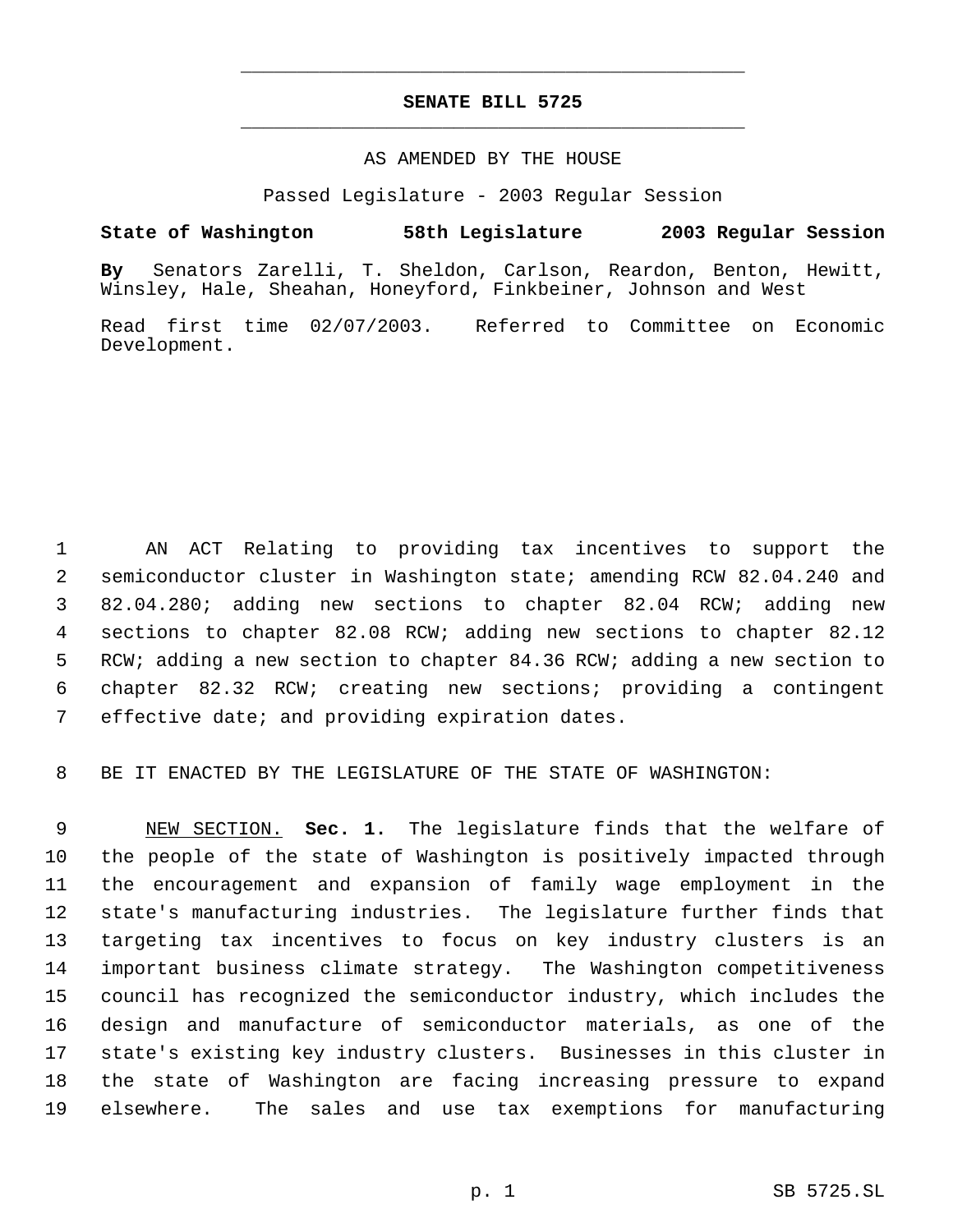machinery and equipment enacted by the 1995 legislature improved Washington's ability to compete with other states for manufacturing investment. However, additional incentives for the semiconductor cluster need to be put in place in recognition of the unique forces and global issues involved in business decisions that key businesses in this cluster face.

 Therefore, the legislature intends to enact comprehensive tax incentives for the semiconductor cluster that address activities of the lead product industry and its suppliers and customers. Tax incentives for the semiconductor cluster are important in both retention and expansion of existing business and attraction of new businesses, all of which will strengthen this cluster. The legislature also recognizes that the semiconductor industry involves major investment that results in significant construction projects, which will create jobs and bring many indirect benefits to the state during the construction phase.

 NEW SECTION. **Sec. 2.** A new section is added to chapter 82.04 RCW to read as follows:

 (1) The tax imposed by RCW 82.04.240(2) does not apply to any person in respect to the manufacturing of semiconductor microchips.

(2) For the purposes of this section:

 (a) "Manufacturing semiconductor microchips" means taking raw polished semiconductor wafers and embedding integrated circuits on the wafers using processes such as masking, etching, and diffusion; and

 (b) "Integrated circuit" means a set of microminiaturized, electronic circuits.

 (3) This section expires nine years after the effective date of this act.

 **Sec. 3.** RCW 82.04.240 and 1998 c 312 s 3 are each amended to read as follows:

 (1) Upon every person ((except persons taxable under RCW 82.04.260  $(1)$ ,  $(2)$ ,  $(4)$ ,  $(5)$ , or  $(6)$ )) engaging within this state in business as a manufacturer, except persons taxable as manufacturers under other 33 provisions of this chapter; as to such persons the amount of the tax with respect to such business shall be equal to the value of the products, including byproducts, manufactured, multiplied by the rate of 0.484 percent.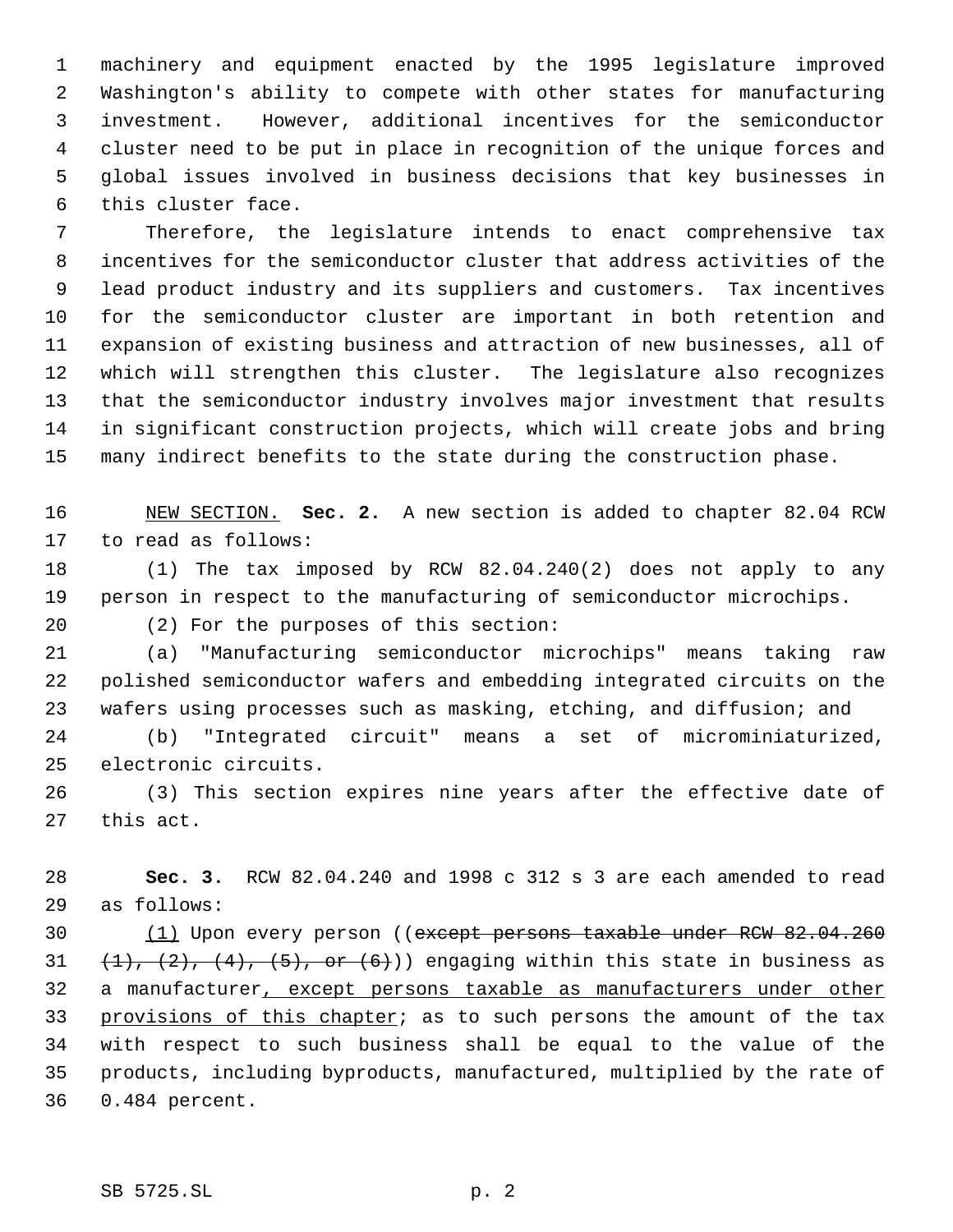(2) Upon every person engaging within this state in the business of manufacturing semiconductor materials, as to such persons the amount of tax with respect to such business shall, in the case of manufacturers, 4 be equal to the value of the product manufactured, or, in the case of 5 processors for hire, be equal to the gross income of the business, multiplied by the rate of 0.275 percent. For the purposes of this subsection "semiconductor materials" means silicon crystals, silicon 8 ingots, raw polished semiconductor wafers, compound semiconductors, 9 integrated circuits, and microchips. This subsection (2) expires twelve years after the effective date of this act.

 (3) The measure of the tax is the value of the products, including byproducts, so manufactured regardless of the place of sale or the fact that deliveries may be made to points outside the state.

 **Sec. 4.** RCW 82.04.280 and 1998 c 343 s 3 are each amended to read as follows:

 Upon every person engaging within this state in the business of: (1) Printing, and of publishing newspapers, periodicals, or magazines; (2) building, repairing or improving any street, place, road, highway, easement, right of way, mass public transportation terminal or parking facility, bridge, tunnel, or trestle which is owned by a municipal corporation or political subdivision of the state or by the United States and which is used or to be used, primarily for foot or vehicular traffic including mass transportation vehicles of any kind and including any readjustment, reconstruction or relocation of the facilities of any public, private or cooperatively owned utility or railroad in the course of such building, repairing or improving, the cost of which readjustment, reconstruction, or relocation, is the responsibility of the public authority whose street, place, road, highway, easement, right of way, mass public transportation terminal or parking facility, bridge, tunnel, or trestle is being built, repaired 31 or improved; (3) extracting for hire or processing for hire, except persons taxable as processors for hire under another section of this 33 chapter; (4) operating a cold storage warehouse or storage warehouse, but not including the rental of cold storage lockers; (5) representing and performing services for fire or casualty insurance companies as an independent resident managing general agent licensed under the provisions of RCW 48.05.310; (6) radio and television broadcasting,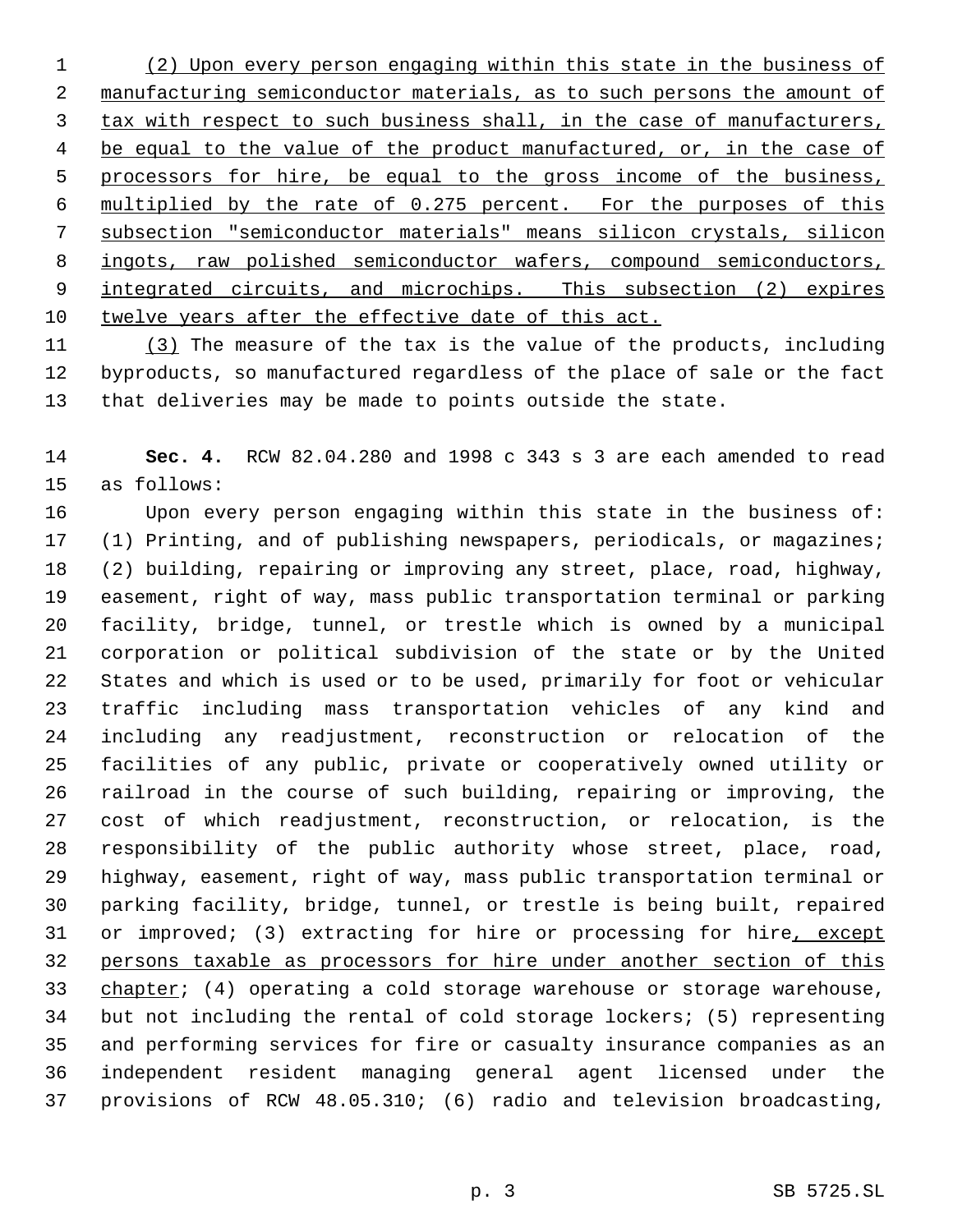excluding network, national and regional advertising computed as a standard deduction based on the national average thereof as annually reported by the Federal Communications Commission, or in lieu thereof by itemization by the individual broadcasting station, and excluding that portion of revenue represented by the out-of-state audience computed as a ratio to the station's total audience as measured by the 100 micro-volt signal strength and delivery by wire, if any; (7) engaging in activities which bring a person within the definition of consumer contained in RCW 82.04.190(6); as to such persons, the amount of tax on such business shall be equal to the gross income of the business multiplied by the rate of 0.484 percent.

 As used in this section, "cold storage warehouse" means a storage warehouse used to store fresh and/or frozen perishable fruits or vegetables, meat, seafood, dairy products, or fowl, or any combination thereof, at a desired temperature to maintain the quality of the product for orderly marketing.

 As used in this section, "storage warehouse" means a building or structure, or any part thereof, in which goods, wares, or merchandise are received for storage for compensation, except field warehouses, fruit warehouses, fruit packing plants, warehouses licensed under chapter 22.09 RCW, public garages storing automobiles, railroad freight sheds, docks and wharves, and "self-storage" or "mini storage" facilities whereby customers have direct access to individual storage areas by separate entrance. "Storage warehouse" does not include a building or structure, or that part of such building or structure, in which an activity taxable under RCW 82.04.272 is conducted.

 As used in this section, "periodical or magazine" means a printed publication, other than a newspaper, issued regularly at stated intervals at least once every three months, including any supplement or special edition of the publication.

 NEW SECTION. **Sec. 5.** A new section is added to chapter 82.08 RCW to read as follows:

 (1) The tax levied by RCW 82.08.020 shall not apply to charges made for labor and services rendered in respect to the constructing of new buildings used for the manufacturing of semiconductor materials, to sales of tangible personal property that will be incorporated as an ingredient or component of such buildings during the course of the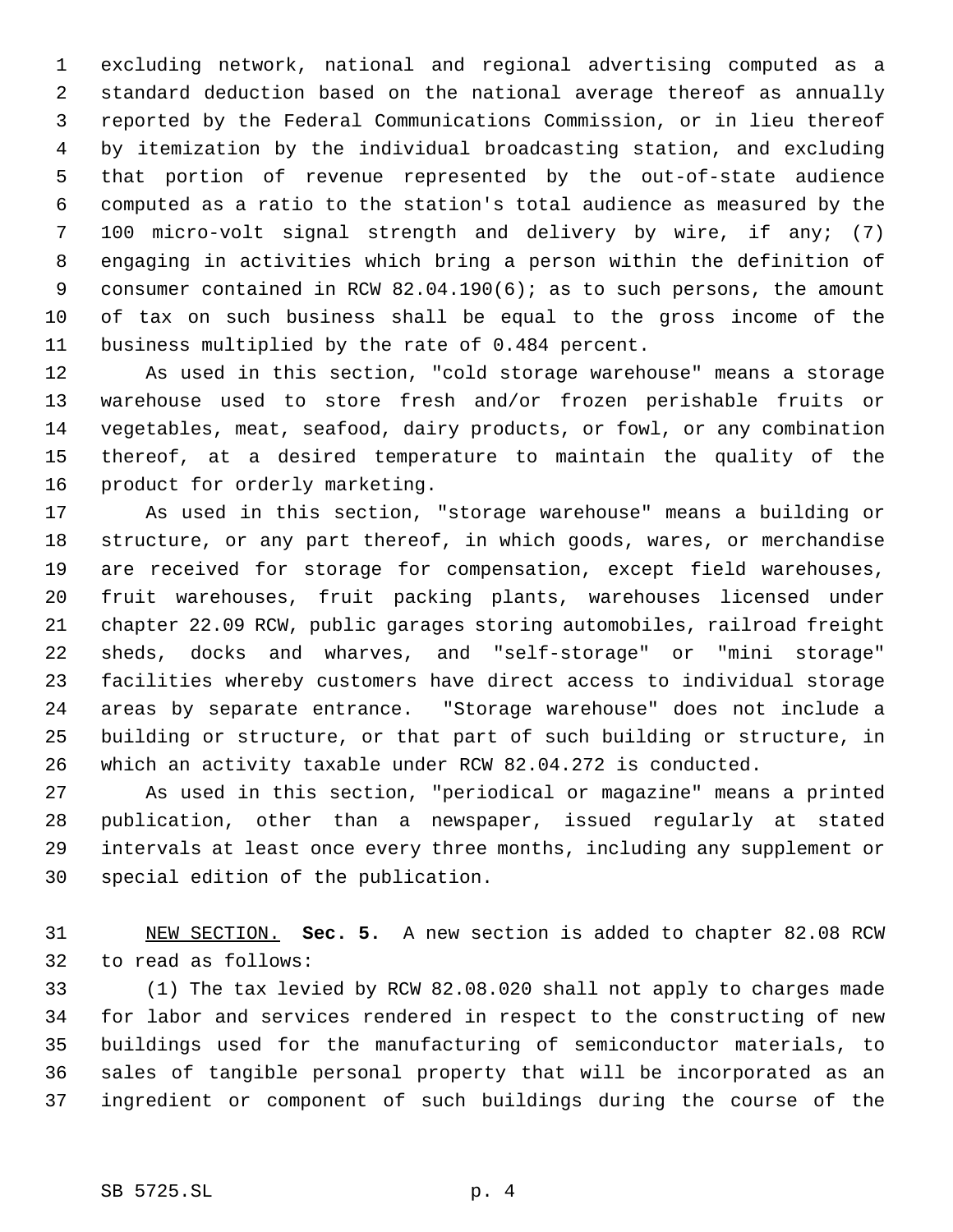constructing, or to labor and services rendered in respect to installing, during the course of constructing, building fixtures not otherwise eligible for the exemption under RCW 82.08.02565(2)(b). The exemption is available only when the buyer provides the seller with an exemption certificate in a form and manner prescribed by the department. The seller shall retain a copy of the certificate for the seller's files.

 (2) To be eligible under this section the manufacturer or processor for hire must meet the following requirements for an eight-year period, such period beginning the day the new building commences commercial production, or a portion of tax otherwise due shall be immediately due and payable pursuant to subsection (3) of this section:

 (a) The manufacturer or processor for hire must maintain at least seventy-five percent of full employment at the new building for which the exemption under this section is claimed.

 (b) Before commencing commercial production at a new facility the manufacturer or processor for hire must meet with the department to review projected employment levels in the new buildings. The department, using information provided by the taxpayer, shall make a determination of the number of positions that would be filled at full employment. This number shall be used throughout the eight-year period to determine whether any tax is to be repaid. This information is not subject to the confidentiality provisions of RCW 82.32.330 and may be disclosed to the public upon request.

 (c) In those situations where a production building in existence on the effective date of this section will be phased out of operation during which time employment at the new building at the same site is increased, the manufacturer or processor for hire shall maintain seventy-five percent of full employment at the manufacturing site overall.

 (d) No application is necessary for the tax exemption. The person is subject to all the requirements of chapter 82.32 RCW. A person taking the exemption under this section must report as required under section 11 of this act.

 (3) If the employment requirement is not met for any one calendar year, one-eighth of the exempt sales and use taxes shall be due and payable by April 1st of the following year. The department shall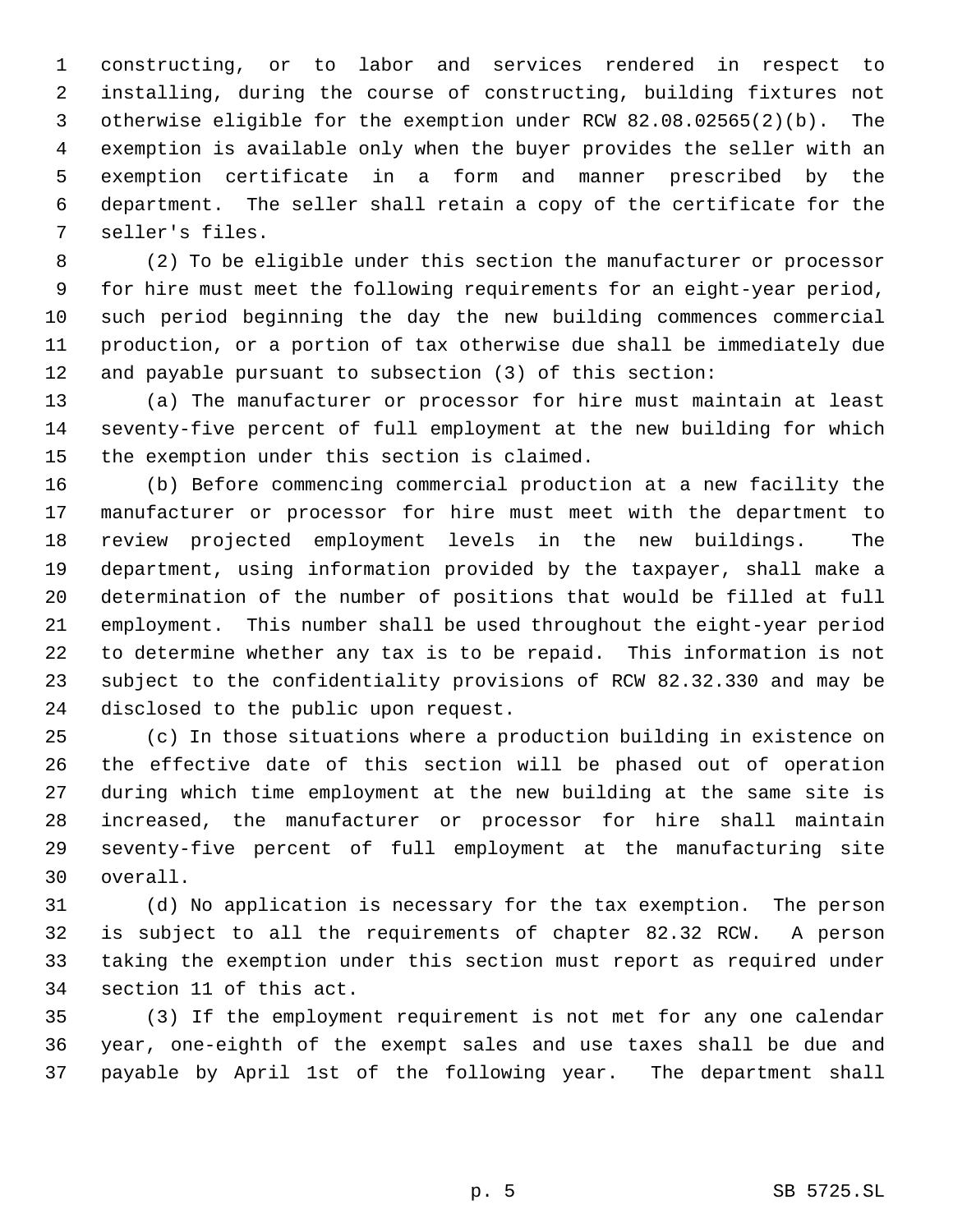assess interest to the date the tax was imposed, but not penalties, on the taxes for which the person is not eligible.

 (4) The exemption applies to new buildings, or parts of buildings, that are used exclusively in the manufacturing of semiconductor materials, including the storage of raw materials and finished product. (5) For the purposes of this section:

 (a) "Commencement of commercial production" is deemed to have occurred when the equipment and process qualifications in the new building are completed and production for sale has begun; and

 (b) "Full employment" is the number of positions required for full capacity production at the new building, for positions such as line workers, engineers, and technicians.

 (c) "Semiconductor materials" has the same meaning as provided in RCW 82.04.240(2).

 (6) No exemption may be taken after twelve years after the effective date of this act, however all of the eligibility criteria and limitations are applicable to any exemptions claimed before that date.

 (7) This section expires twelve years after the effective date of this act.

 NEW SECTION. **Sec. 6.** A new section is added to chapter 82.12 RCW to read as follows:

 (1) The provisions of this chapter do not apply with respect to the use of tangible personal property that will be incorporated as an ingredient or component of new buildings used for the manufacturing of semiconductor materials during the course of constructing such buildings or to labor and services rendered in respect to installing, during the course of constructing, building fixtures not otherwise eligible for the exemption under RCW 82.08.02565(2)(b).

 (2) The eligibility requirements, conditions, and definitions in section 5 of this act apply to this section.

 (3) No exemption may be taken twelve years after the effective date of this act, however all of the eligibility criteria and limitations are applicable to any exemptions claimed before that date.

 (4) This section expires twelve years after the effective date of this act.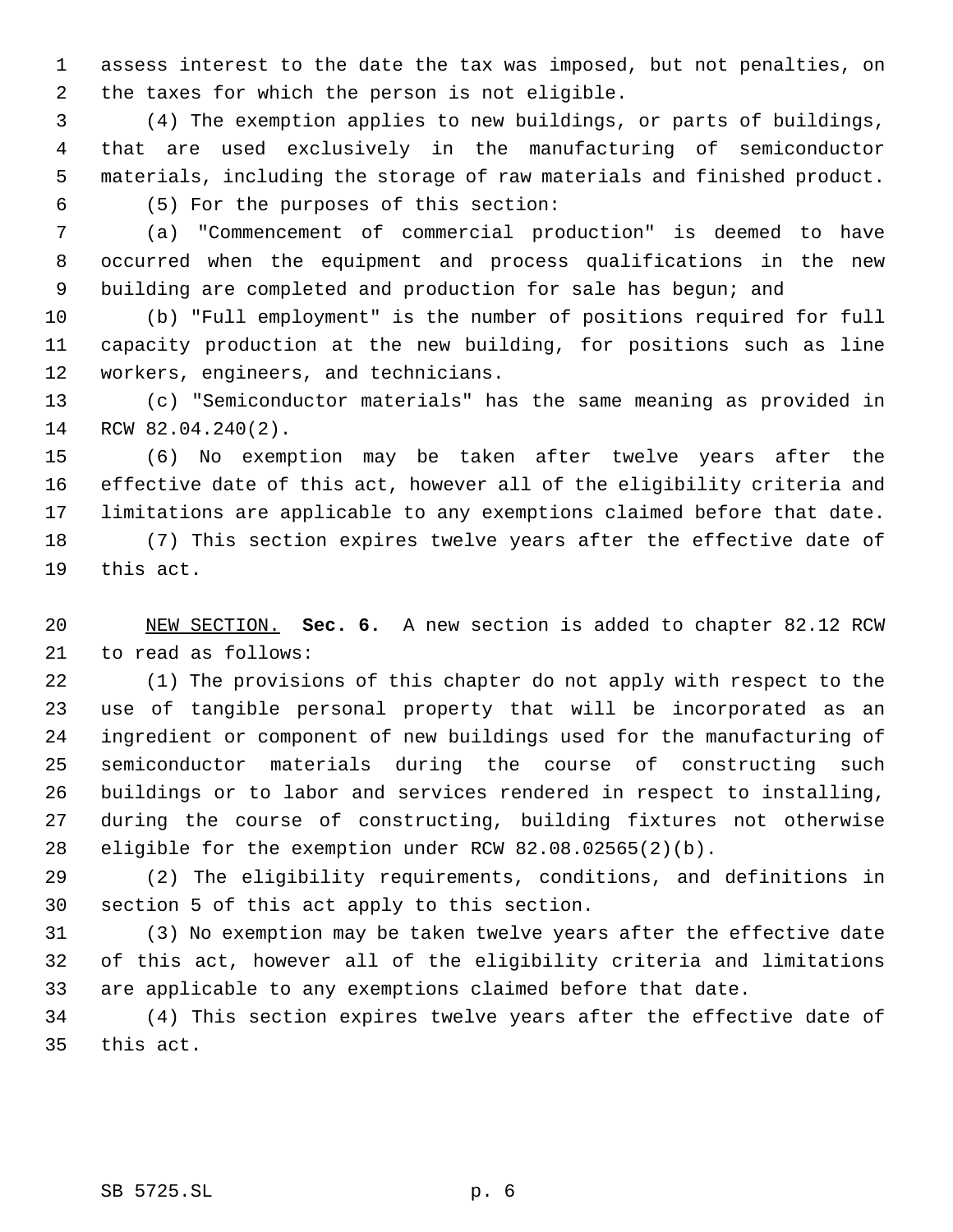NEW SECTION. **Sec. 7.** A new section is added to chapter 82.08 RCW to read as follows:

 (1) The tax levied by RCW 82.08.020 shall not apply to sales of gases and chemicals used by a manufacturer or processor for hire in the manufacturing of semiconductor materials. This exemption is limited to gases and chemicals used in the manufacturing process to grow the product, deposit or grow permanent or sacrificial layers on the product, to etch or remove material from the product, to anneal the product, to immerse the product, to clean the product, and other such uses whereby the gases and chemicals come into direct contact with the product during the manufacturing process, or uses of gases and chemicals to clean the chambers and other like equipment in which such processing takes place. For the purposes of this section, "semiconductor materials" has the same meaning as provided in RCW 82.04.240(2).

 (2) A person taking the exemption under this section must report under section 11 of this act. No application is necessary for the tax exemption. The person is subject to all of the requirements of chapter 82.32 RCW.

 (3) This section expires twelve years after the effective date of this act.

 NEW SECTION. **Sec. 8.** A new section is added to chapter 82.12 RCW to read as follows:

 (1) The provisions of this chapter do not apply with respect to the use of gases and chemicals used by a manufacturer or processor for hire in the manufacturing of semiconductor materials. This exemption is limited to gases and chemicals used in the manufacturing process to grow the product, deposit or grow permanent or sacrificial layers on the product, to etch or remove material from the product, to anneal the product, to immerse the product, to clean the product, and other such uses whereby the gases and chemicals come into direct contact with the product during the manufacturing process, or uses of gases and chemicals to clean the chambers and other like equipment in which such processing takes place. For purposes of this section, "semiconductor materials" has the same meaning as provided in RCW 82.04.240(2).

(2) A person taking the exemption under this section must report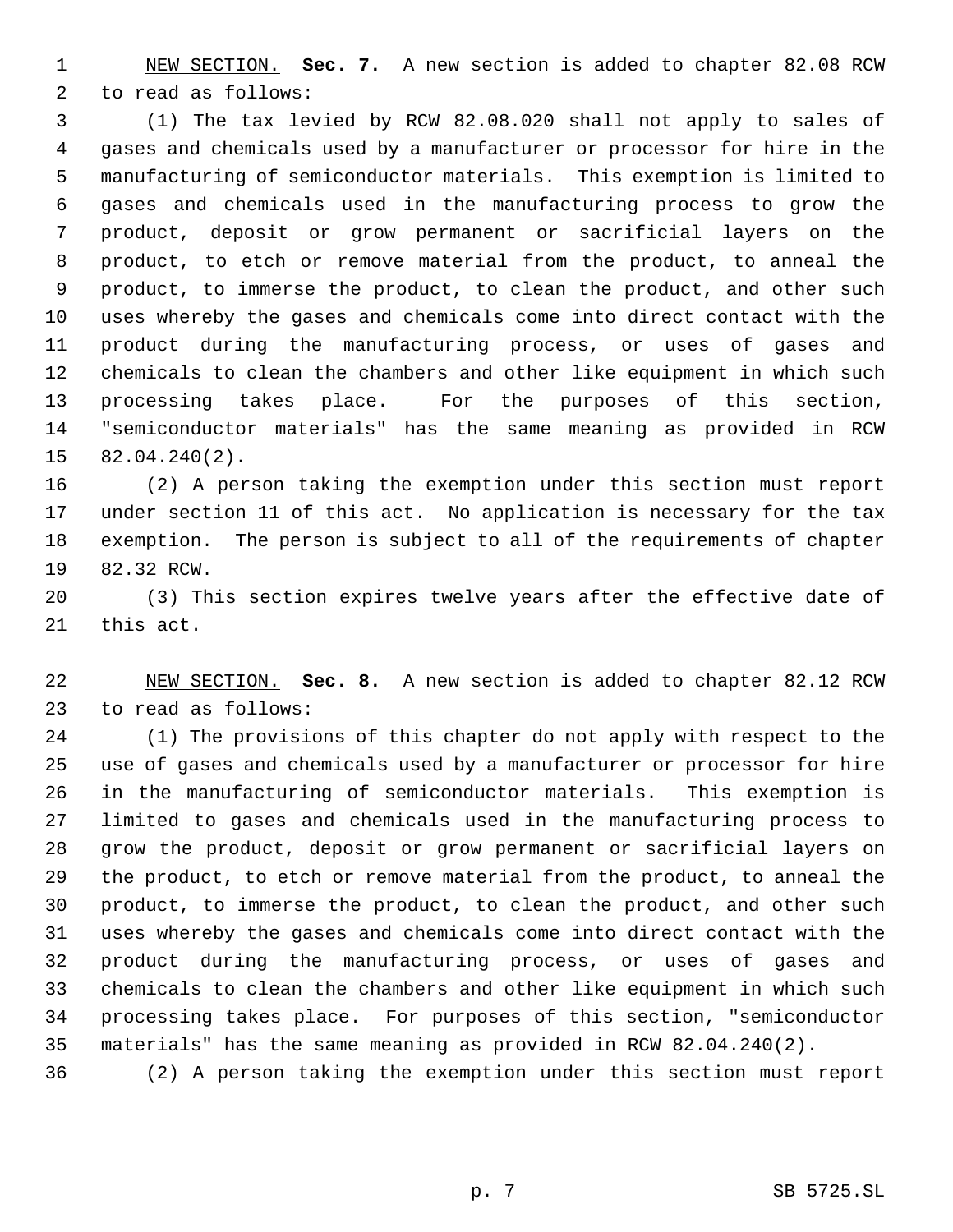under section 11 of this act. No application is necessary for the tax exemption. The person is subject to all of the requirements of chapter 82.32 RCW.

 (3) This section expires twelve years after the effective date of this act.

 NEW SECTION. **Sec. 9.** A new section is added to chapter 82.04 RCW to read as follows:

 (1) Subject to the limits and provisions of this section, a credit is authorized against the tax otherwise due under RCW 82.04.240(2) for persons engaged in the business of manufacturing semiconductor materials. For the purposes of this section "semiconductor materials" has the same meaning as provided in RCW 82.04.240(2).

 (2)(a) The credit under this section shall equal three thousand dollars for each employment position used in manufacturing production that takes place in a new building exempt from sales and use tax under sections 5 and 6 of this act. A credit is earned for the calendar year a person fills a position. Additionally a credit is earned for each year the position is maintained over the subsequent consecutive years, up to eight years. Those positions that are not filled for the entire year are eligible for fifty percent of the credit if filled less than six months, and the entire credit if filled more than six months.

 (b) To qualify for the credit, the manufacturing activity of the person must be conducted at a new building that qualifies for the exemption from sales and use tax under sections 5 and 6 of this act.

 (c) In those situations where a production building in existence on the effective date of this section will be phased out of operation, during which time employment at the new building at the same site is increased, the person is eligible for credit for employment at the existing building and new building, with the limitation that the combined eligible employment not exceed full employment at the new building. "Full employment" has the same meaning as in section 5 of this act. The credit may not be earned until the commencement of commercial production, as that term is used in section 5 of this act.

 (3) No application is necessary for the tax credit. The person is subject to all of the requirements of chapter 82.32 RCW. In no case may a credit earned during one calendar year be carried over to be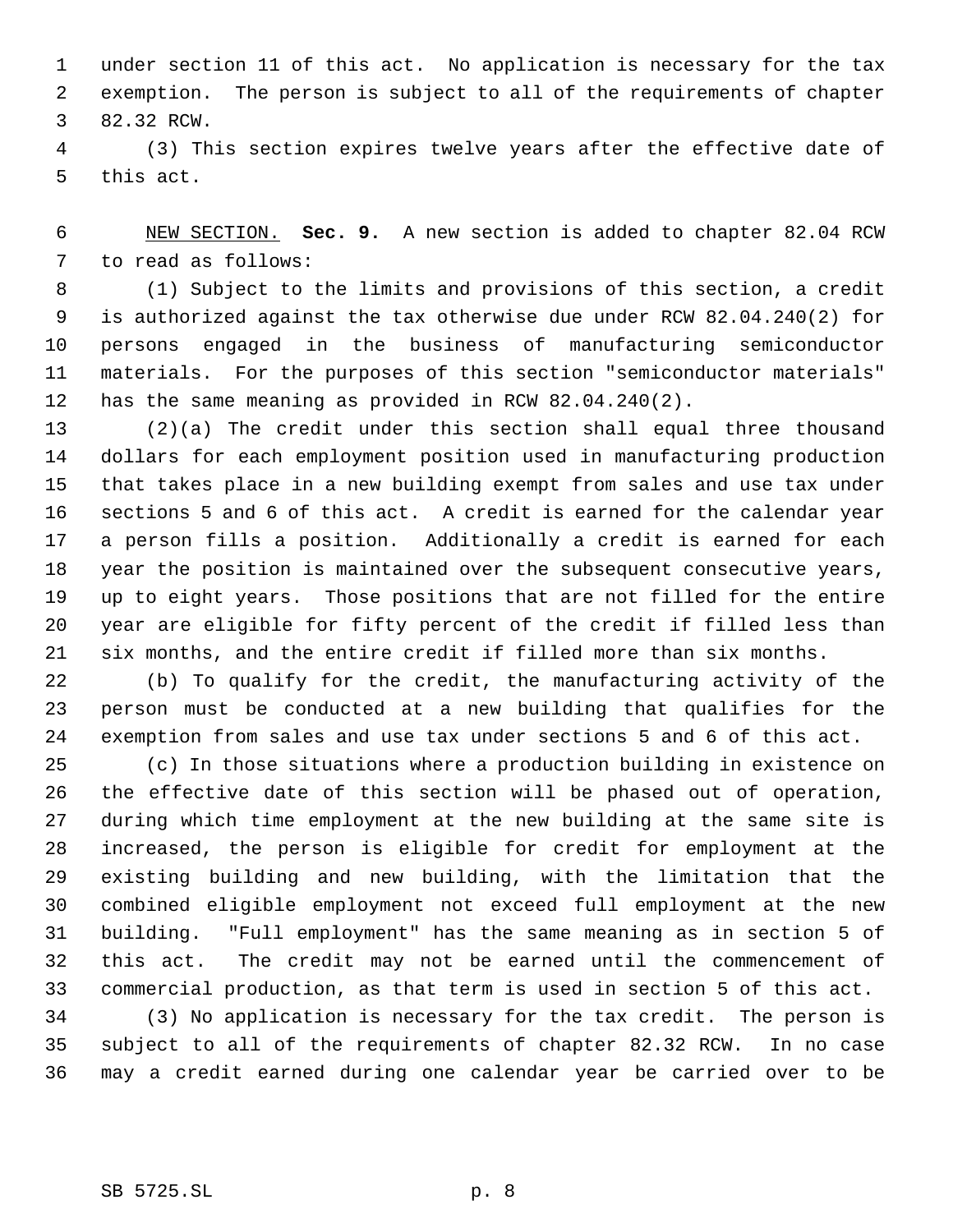credited against taxes incurred in a subsequent calendar year. No refunds may be granted for credits under this section.

 (4) If at any time the department finds that a person is not eligible for tax credit under this section, the amount of taxes for which a credit has been claimed shall be immediately due. The department shall assess interest, but not penalties, on the taxes for which the person is not eligible. The interest shall be assessed at the rate provided for delinquent excise taxes under chapter 82.32 RCW, shall be retroactive to the date the tax credit was taken, and shall accrue until the taxes for which a credit has been used are repaid.

 (5) A person taking the credit under this section must report under section 11 of this act.

 (6) Credits may be taken after twelve years after the effective date of this act, for those buildings at which commercial production began before twelve years after the effective date of this act, subject to all of the eligibility criteria and limitations of this section.

 (7) This section expires twelve years after the effective date of this act.

 NEW SECTION. **Sec. 10.** A new section is added to chapter 84.36 RCW to read as follows:

 (1) Machinery and equipment exempt under RCW 82.08.02565 or 82.12.02565 used in manufacturing semiconductor materials at a building exempt from sales and use tax and in compliance with the employment requirement under sections 5 and 6 of this act are tax exempt from taxation. "Semiconductor materials" has the same meaning as provided in RCW 82.04.240(2).

 (2) A person seeking this exemption must make application to the county assessor, on forms prescribed by the department.

 (3) A person receiving an exemption under this section must report in the manner prescribed in section 11 of this act.

 (4) This section is effective for taxes levied for collection one year after the effective date of this act and thereafter.

 (5) This section expires December 31st of the year occurring twelve years after the effective date of this act, for taxes levied for collection in the following year.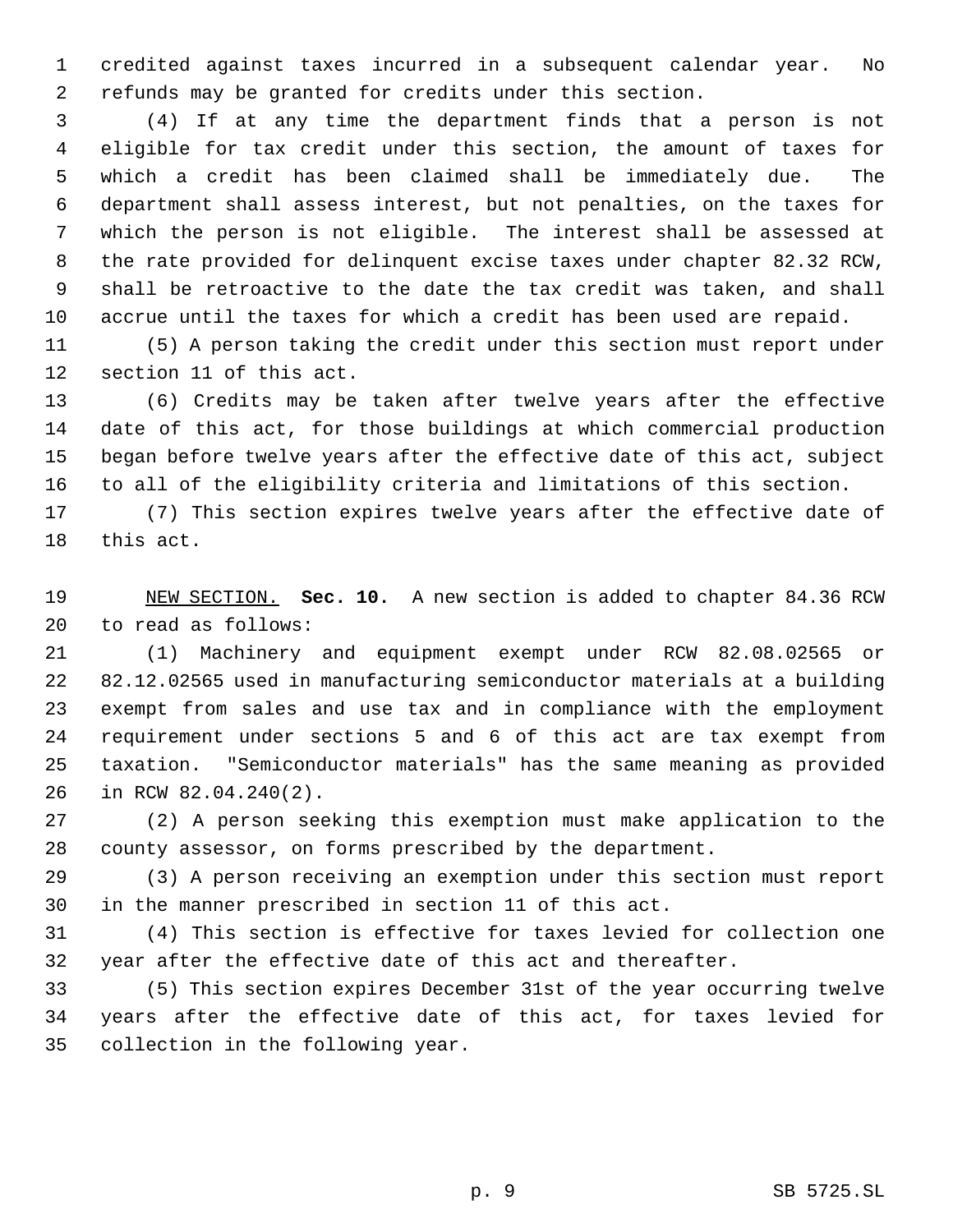NEW SECTION. **Sec. 11.** A new section is added to chapter 82.32 RCW to read as follows:

 (1) The legislature finds that accountability and effectiveness are important aspects of setting tax policy. In order to make policy choices regarding the best use of limited state resources the legislature needs information on how a tax incentive is used.

 (2)(a) A person who reports taxes under RCW 82.04.240(2) or who claims an exemption or credit under section 2 or 5 through 10 of this act, shall make an annual report to the department detailing employment, wages, and employer-provided health and retirement benefits per job at the manufacturing site. The report shall not include names of employees. The report shall also detail employment by the total number of full-time, part-time, and temporary positions. The first report filed under this subsection shall include employment, wage, and benefit information for the twelve-month period immediately before first use of a preferential tax rate under RCW 82.04.240(2), or tax exemption or credit under section 2 or 5 through 10 of this act. The report is due by March 31st following any year in which a preferential tax rate under RCW 82.04.240(2) is used, or tax exemption or credit under section 2 or 5 through 10 of this act is taken. This information is not subject to the confidentiality provisions of RCW 82.32.330 and may be disclosed to the public upon request.

 (b) If a person fails to submit an annual report under (a) of this subsection the department shall declare the amount of taxes exempted or credited for that year to be immediately due and payable. Excise taxes payable under this subsection are subject to interest, as provided under this chapter. This information is not subject to the confidentiality provisions of RCW 82.32.330 and may be disclosed to the public upon request.

 (3) By November 1st of the year occurring five years after the effective date of this act, and November 1st of the year occurring eleven years after the effective date of this act, the fiscal committees of the house of representatives and the senate, in consultation with the department, shall report to the legislature on the effectiveness of chapter . . ., Laws of 2003 (this act) in regard to keeping Washington competitive. The report shall measure the effect of chapter . . ., Laws of 2003 (this act) on job retention, net jobs created for Washington residents, company growth, diversification of